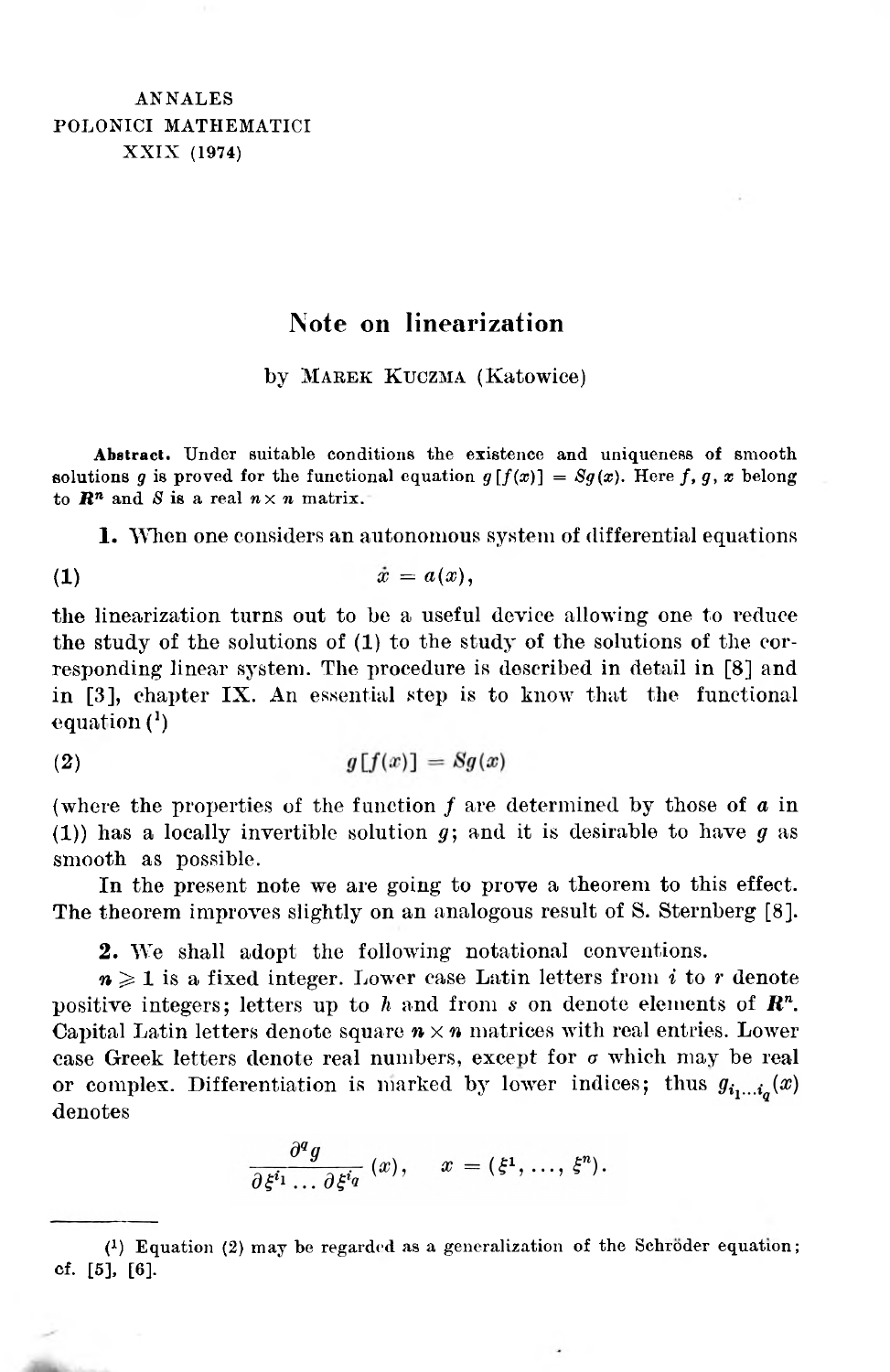In particular, for the function  $f = (\varphi^1, \ldots, \varphi^n)$  we write

$$
\frac{\partial^{\boldsymbol{q}} \varphi^k}{\partial \xi^{i_1} \dots \partial \xi^{i_{\boldsymbol{q}}}}\,\left(x\right)\,=\varphi^k_{i_1 \dots i_{\boldsymbol{q}}}(x)\,.
$$

S will always denote the matrix

$$
(3) \hspace{1cm} S = \big(\varphi_i^k(0)\big),
$$

and  $\sigma_1, \ldots, \sigma_n$  denote the eigenvalues of *S*. These eigenvalues will be subjected to the condition

$$
(4) \t\t 0 < |\sigma_1| \leqslant \ldots \leqslant |\sigma_n| < 1.
$$

For  $x \in \mathbb{R}^n$ , |x| denotes the usual Euclidean norm of x.

We introduce also a sequence of spaces  $X^{(q)}$ ,  $q = 1, 2, ...$  The elements of  $X^{(q)}$  (which will be denoted by bold face, lower case Latin letters) are the  $n^q$ -tuples of elements of  $\mathbb{R}^n$ :

$$
u^{(q)} = \{u_{i_1...i_q}\}, \quad i_1, ..., i_q = 1, ..., n.
$$

The linear structure in  $X^{(q)}$  is introduced in the obvious way; the norm is defined by

$$
\|\bm{u}^{(q)}\|_q = \Big(\sum_{i_1,\ldots,i_q=1}^n u_{i_1\ldots i_q}^2\Big)^{1/2}.
$$

The norm of a matrix  $B = (\beta_i^j)$  is defined as

$$
||B|| = \sup_{||\mathbf{u}^{(1)}||_1=1} ||B^T \mathbf{u}^{(1)}||_1,
$$

 $B^T$  being the transpose of *B* so that  $B_T u^{(1)} = \{\sum_{i=1}^n \beta_i^j u_j\}$ . This norm has in particular the property ([\[5\],](#page-6-2) Lemma 6.2)

(5) 
$$
|Bx| \leq ||B|| |x| \quad \text{for } x \in \mathbb{R}^n.
$$

It follows from (5) that we have for  $u^{(q)} = \{u_{i_1...i_q}\}\in X^{(q)}$ 

(6) 
$$
\|\{Bu_{i_1...i_q}\}\|_q \leq \|B\| \|\{u_{i_1...i_q}\}\|_q
$$

**3.** The following theorem ([\[8\],](#page-6-3) [\[2\],](#page-6-4) [\[3\]](#page-6-5) chapter IX; a similar result can be deduced also from [\[5\]](#page-6-6)) deals with the existence of locally invertible smooth solutions of equation (2) in the case where *f* is a local contraction.

**THEOREM 1.** Suppose that f is defined and of class  $C^r$ ,  $r \geq 1$ , in a *neighbourhood of the origin, with*

$$
f(0) = 0,
$$

*and let the eigenvalues of matrix* (3) *fulfil condition* (4) *and*

(8) 
$$
\sigma_1^{m_1}\dots\sigma_n^{m_n}\neq\sigma_j, \quad j=1,\dots,n,
$$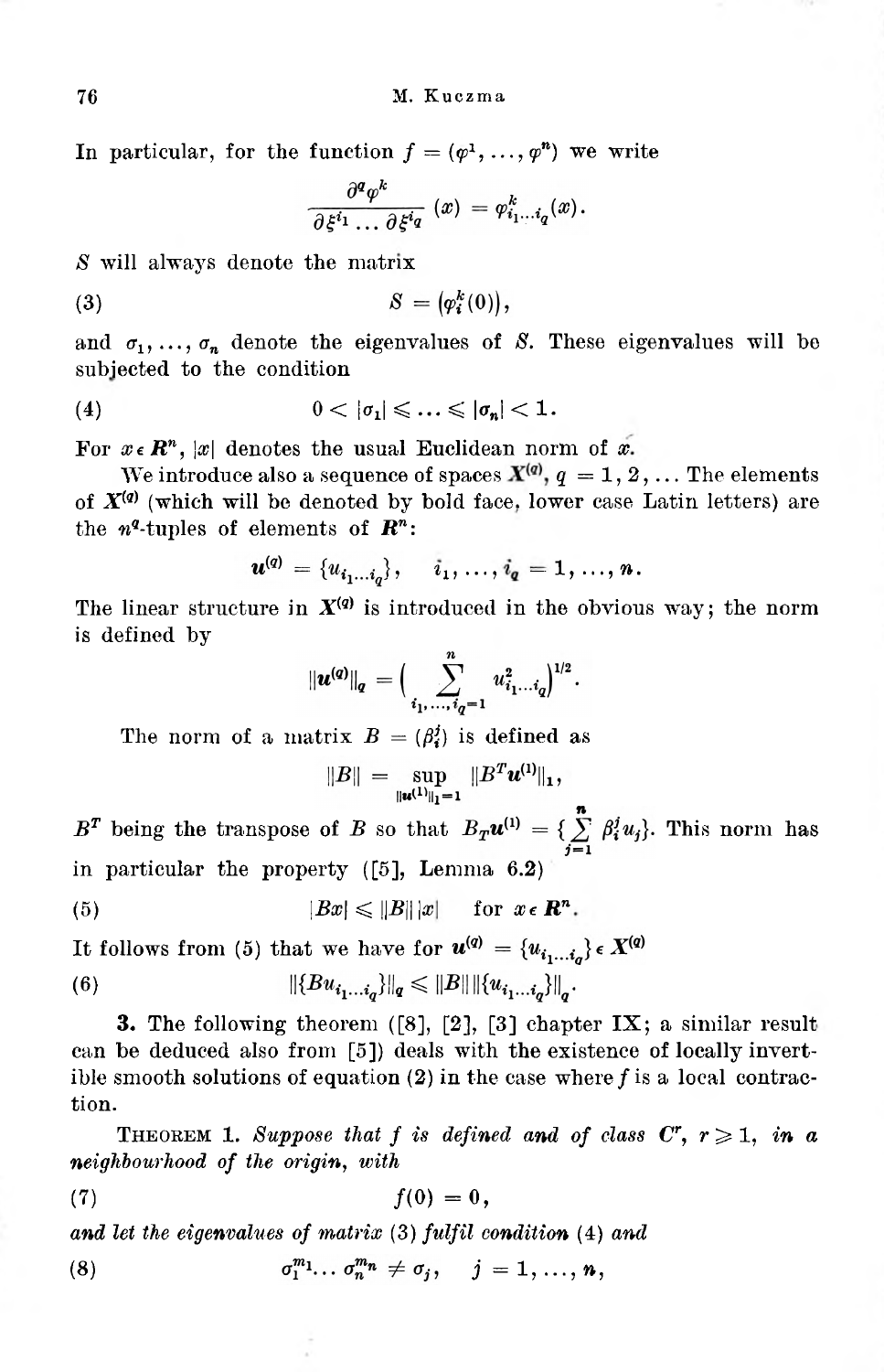*for* all systems of non-negative integers  $m_1, \ldots, m_n$  satisfying  $1 < m_1 +$  $+ \ldots + m_n \leq r$ . If

 $|\sigma_n|^r/|\sigma_1| < 1$ ,

*then equation* (2) *has a solution*  $g = (\gamma^1, \ldots, \gamma^n)$  *which is defined and of class*  $C^r$  *in a neighbourhood* of the origin and such that the matrix  $(\gamma_i^j(0))$ *is non-singular.*

The purpose of the present note is to prove a modified version of the above theorem. The method of proof will follow the lines of [\[5\]](#page-6-10) and will be different from that employed in [\[8\],](#page-6-7) [\[2\],](#page-6-8) [\[3\].](#page-6-9)

First let us note the following lemma ([\[5\],](#page-6-10) Lemma 2.1).

LEMMA 1. If *f* and *g* are of class  $C^r$  in a region  $\Delta$  such that  $f(\Delta) \subset \Delta$ , *then we have for*  $x \in \Lambda$ 

$$
\frac{\partial^{\boldsymbol{q}}}{\partial \xi^{\boldsymbol{i}_1} \dots \partial \xi^{\boldsymbol{i}_q}} \, g\big(\big[f(x)\big]\big) \, = \sum_{k=1}^q \sum_{j_1,\dots,j_k=1}^n \beta_{i_1\dots i_q}^{j_1\dots j_k}(x) g_{j_1\dots j_k}[f(x)], \; q=1,\dots,r,
$$

where the functions  $\beta_{i_1...i_q}^{j_1...j_k}$  may be expressed by means of sums and products<br>of  $\varphi_i^j, \ldots, \varphi_{i_1...i_{q-k+1}}^j$ . Consequently  $\beta_{i_1...i_q}^{j_1...j_k}$  are of class  $\mathbf{C}^{r-q+k-1}$  in  $\varLambda$ . *of*  $\varphi_i^j$ , ...,  $\varphi_{i_1...i_{q-k+1}}^j$ . Consequently *In particular,*

$$
\beta_{i_1...i_q}^{j_1...j_q}(x) = \varphi_{i_1}^{j_1}(x) \ldots \varphi_{i_q}^{j_q}(x).
$$

Differentiating equation (2) and then setting  $x = 0$  (observe (7)) we see that the values

(9) 
$$
v_{i_1...i_q} = g_{i_1...i_q}(0), \quad i_1,...,i_q = 1,...,n; q = 1,...,r,
$$

must fulfil the system of linear equations

(10) 
$$
Sv_{i_1...i_q} = \sum_{k=1}^q \sum_{j_1,...,j_k=1}^n \beta_{i_1...i_q}^{j_1...j_k} (0) v_{j_1...j_k},
$$

$$
i_1, ..., i_q = 1, ..., n; q = 1, ..., r.
$$

Moreover,  $v_{i_1...i_q}$  must fulfil also the consistency conditions

(11) 
$$
v_{i_1...i_q} = v_{i_1...i_q}
$$

for every permutation  $l_1, \ldots, l_q$  of the sequence  $1, \ldots, q$ . Systems

(12) 
$$
v_{i_1...i_q}, \quad i_1, ..., i_q = 1, ..., n; \quad q = 1, ..., r
$$

fulfilling equations (10) and consistency conditions (11) will be called *admissible.*

Condition (8) guarantees the existence of admissible systems such that *vi* form a non-singular matrix (cf. [\[7\]\)](#page-6-11). But there may exist admissible systems with this property also if condition (8) is not fulfilled.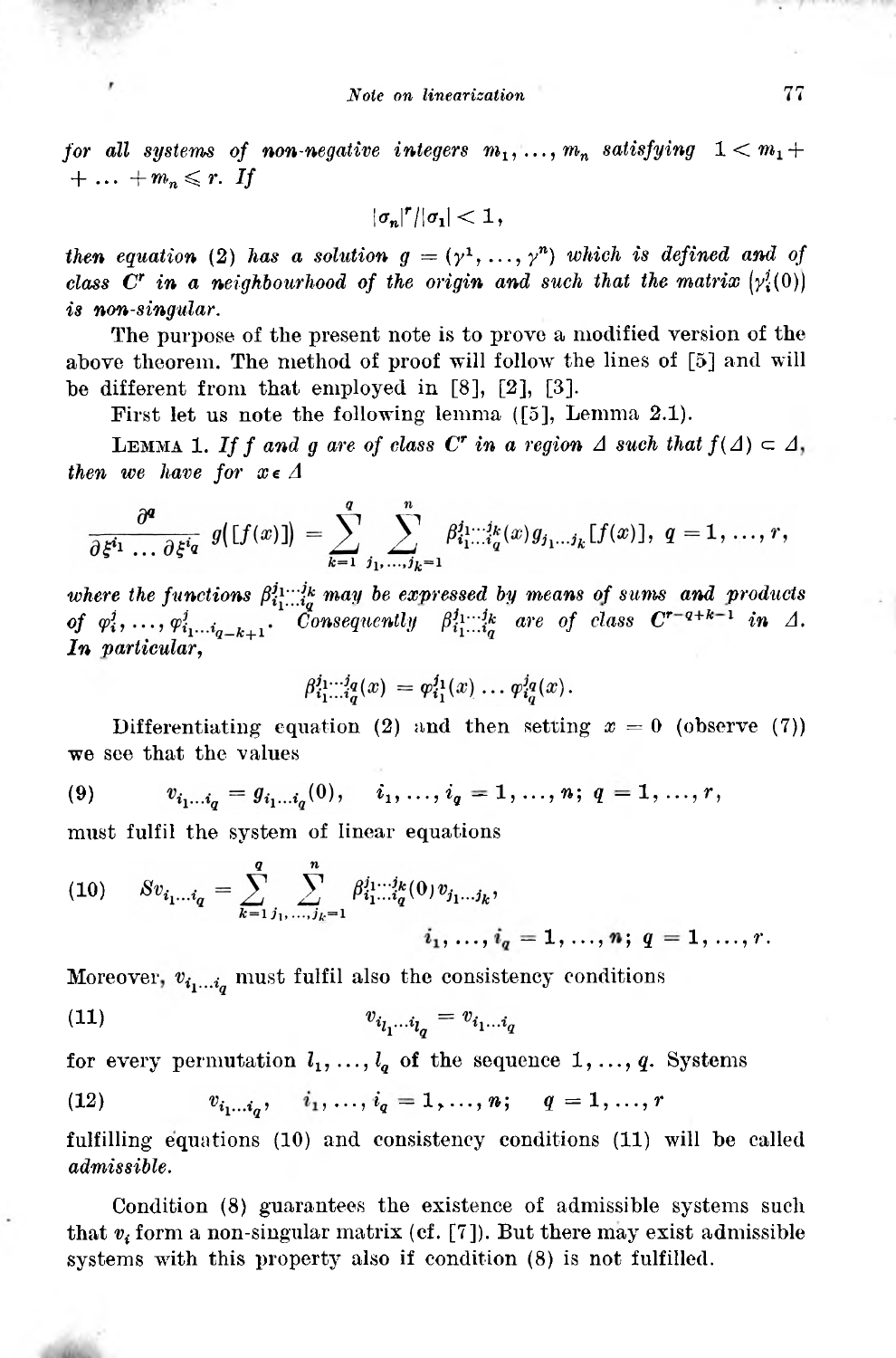We aim at proving the following

THEOREM 2. *Suppose* that *f* is defined and of class  $C^r$ ,  $r \geq 1$ , in a *neighbourhood of the origin, with* (7), *and let the eigenvalues of matrix* (3) *fulfil condition* (4). *Further let*

$$
f_{i_1...i_r}(x) = f_{i_1...i_r}(0) + O(|x|^{\delta}), \quad x \to 0; \ 0 \leq \delta \leq 1,
$$
  

$$
i_1, ..., i_r = 1, ..., n.
$$

 $-1 - 1$ 

*If*

$$
(13) \t\t\t |\sigma_n|^{r+\delta}/|\sigma_1|<1,
$$

*then for every system of admissible values* (12) *equation* (2) *has a unique solution g which is defined and of class C<sup>r</sup> in a neighbourhood of the origin, fulfils* (9), *and*

(14) 
$$
g_{i_1...i_r}(x) = g_{i_1...i_r}(0) + O(|x|^{\delta}), \quad x \to 0, i_1, ..., i_r = 1, ..., n.
$$

We obtain Theorem 1 as a particular case  $\delta = 0$  of Theorem 2.

4. In the proof of Theorem 2 we shall make use of the following lemma ([5], Lemma 6 3).

LEMMA 2. If 
$$
B = (\beta_i^j)
$$
,  $\mathbf{s}^{(q)} = \{s_{i_1...i_q}\}$ ,  $\mathbf{t}^{(q)} = \{t_{i_1...i_q}\}$ ,  $||B|| = \lambda$  and  

$$
t_{i_1...i_q} = \sum_{j_1,...j_q=1}^n \beta_{i_1}^{j_1} \dots \beta_{i_q}^{j_q} s_{j_1...j_q},
$$

*then*

$$
\|\boldsymbol{t}^{(q)}\|_q\leqslant\lambda^q\|\boldsymbol{s}^{(q)}\|_q.
$$

Next note that, given an  $\epsilon > 0$ , we may find a non-singular matrix *T* such that

$$
||T^{-1}ST|| \leqslant |\sigma_n| + \varepsilon \quad \text{and} \quad ||T^{-1}S^{-1}T|| \leqslant |\sigma_1|^{-1} + \varepsilon
$$

(this may be achieved in a similar way to that described in [4], § 4). Now, if we put  $f^{*}(x) = T^{-1}f(Tx)$  and  $g^{*}(x) = T^{-1}g(Tx)$ , then equation (2) goes into

$$
g^* [f^*(x)] = T^{-1} S T g^*(x).
$$

Therefore we may assume that the norms

 $\lambda = ||S||$  and  $\mu = ||S^{-1}||$ 

fulfil the condition

(15) *r+δμ<* 1.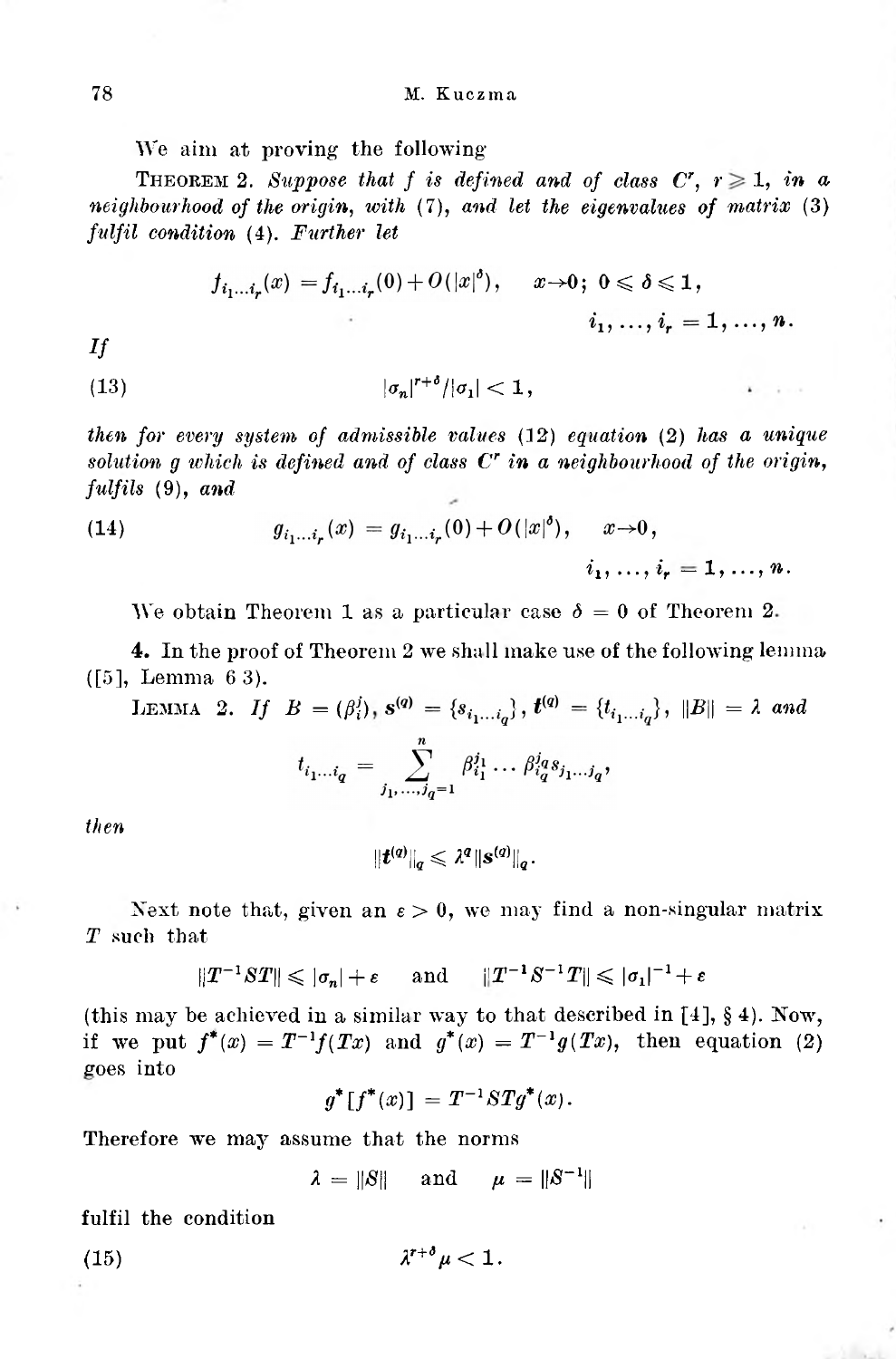It follows from (15) that  $\lambda < 1$ . For every *a* fulfilling  $\lambda < a < 1$  we have

 $|f(x)| \leqslant a|x|$  $(16)$ 

and

$$
||\varphi_i^j(x)|| \leqslant \alpha
$$

for |x| sufficiently small.

We choose an  $a, \lambda < a < 1$ , such that

$$
(18) \t\t a^{r+\delta}\mu < 1.
$$

Let  $\eta > 0$  be such that the function *f* is defined and of class  $C^r$  in  $A_n$  $=\{x: |x| \leq \eta\}$  and that relations (16) and (17) hold in  $\Lambda_n$ . (Later  $\eta$  will be subjected to further restrictions.) For a fixed system of admissible values (12) we define *D* as the space of all functions *g* which are defined and of class  $C^r$  in  $A_n$ , vanish at the origin, and satisfy conditions (9) and (14).

In  $\mathscr{D}$  we introduce the metric

(19) 
$$
\varrho(g, h) = \sup_{0 < |x| \leq \eta} |x|^{-\delta} ||g^{(r)}(x) - h^{(r)}(x)||_r,
$$

where we have adopted the notation

$$
g^{(q)}(x) = \{g_{i_1...i_q}(x)\}, \quad h^{(q)}(x) = \{h_{i_1...i_q}(x)\}, \quad q = 1, ..., r.
$$

We have for  $0 < |x| \leqslant \eta$  and  $q=1,\ldots,r-1$ 

$$
\|\bm{g}^{(\bm{q})}(x)-\bm{h}^{(\bm{q})}(x)\|_{\bm{q}}\leqslant \sup_{\bm{0}<\bm{|y|}\leqslant\vert x\vert}\|\bm{g}^{(\bm{q}+1)}(y)-\bm{h}^{(\bm{q}+1)}(y)\|_{\bm{q}+1}\vert x\vert\,.
$$

But for  $0 < |y| \leqslant |x|$ 

$$
\|\boldsymbol{g}^{(q+1)}(y)-\boldsymbol{h}^{(q+1)}(y)\|_{q+1}\leqslant |y|^{-\delta}\|\boldsymbol{g}^{(q+1)}(y)-\boldsymbol{h}^{(q+1)}(y)\|_{q+1}|x|^{\delta},
$$

whence

$$
\sup_{0<|x|\leqslant \eta} |x|^{-\delta} \|g^{(q)}(x)-\bm{h}^{(q)}(x)\|_q \leqslant \eta \sup_{0<|y|\leqslant \eta} |y|^{-\delta} \|g^{(q+1)}(y)-\bm{h}^{(q+1)}(y)\|_{q+1}.
$$

Hence we get

(20) 
$$
\sup_{0<|x|\leqslant\eta} |x|^{-\delta} \|g^{(q)}(x)-h^{(q)}(x)\|_{q}\leqslant \eta^{r-q} \varrho(g,h), \quad q=1,\ldots,r-1,
$$

and similarly

(21) 
$$
\sup_{0<|x|\leq \eta} |x|^{-\delta} |g(x)-h(x)| \leqslant \eta^r \varrho(g,h).
$$

Relations (20) and (21) show that the convergence in the space ( $\mathscr{D}, \varrho$ ) is equivalent to the uniform convergence in  $\varDelta_n$  of the sequence of functions together with their derivatives up to the order *r.* Consequently *D* endowed with metric (19) is a complete metric space.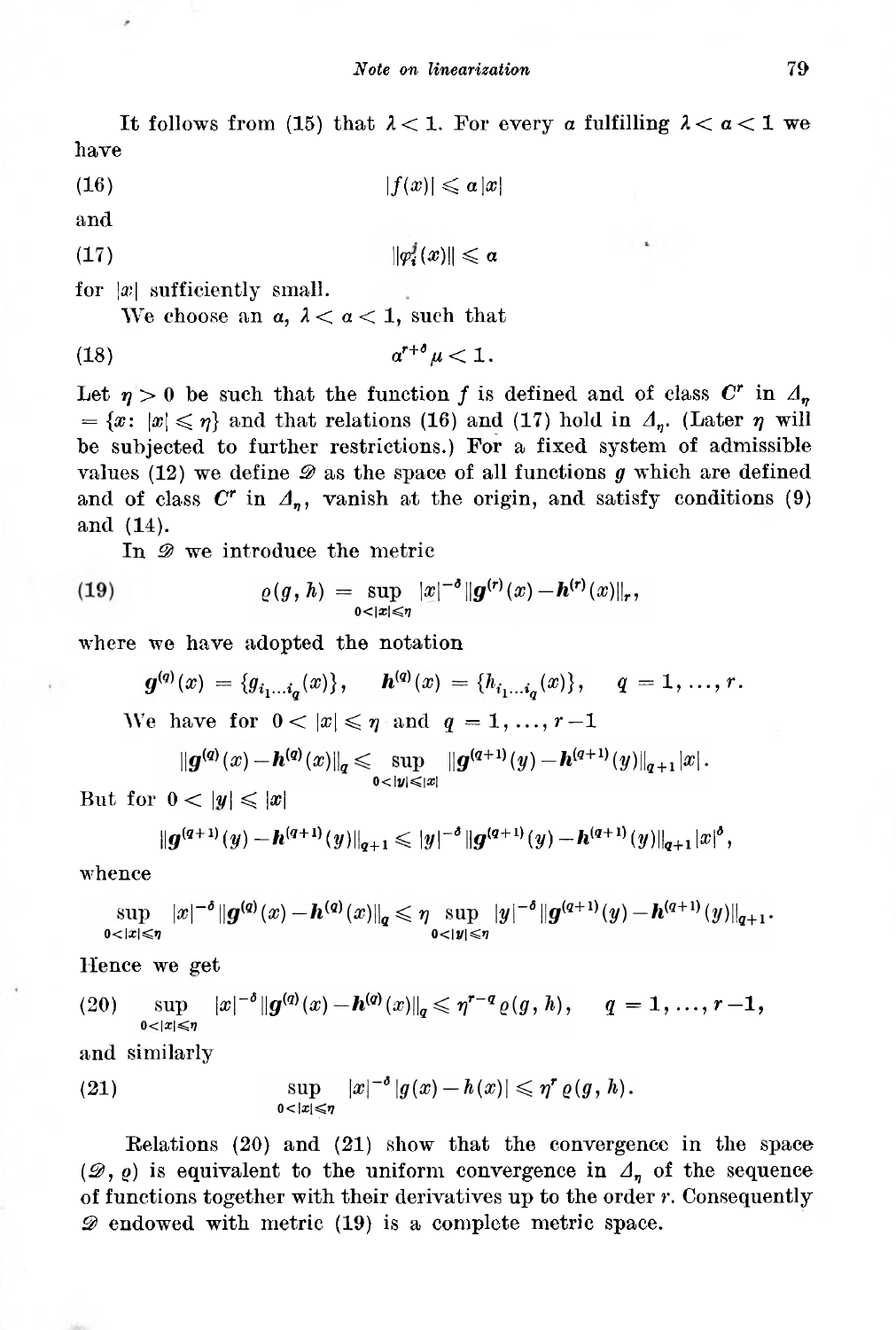## 80 M. Kuczma

Now consider the transform  $\mathfrak{T}: \mathscr{D} \rightarrow \mathscr{D}$  defined by

 $\mathfrak{X}(q)(x) = S^{-1}q[f(x)].$ 

It is a straightforward matter to check that  $\mathfrak X$  actually maps  $\mathscr D$  into itself, and we will be through when we show that  $\mathfrak X$  is a contraction map.

Take arbitrary *g,*  $h \in \mathcal{D}$  and put  $\tilde{g} = \mathfrak{T}(g)$ ,  $\tilde{h} = \mathfrak{T}(h)$ . We have by Lemma 1

$$
\tilde{g}_{i_1...i_r}(x) - \tilde{h}_{i_1...i_r}(x) = S^{-1} \sum_{k=1}^r \sum_{j_1,...,j_k=1}^n \beta_{i_1...i_r}^{j_1...j_k}(x) (g_{j_1...j_k}[f(x)] - h_{j_1...j_k}[f(x)]),
$$

whence by  $(6)$ 

$$
\|\tilde{\mathbf{g}}^{(r)}(x) - \tilde{\mathbf{h}}^{(r)}(x)\|_{r} \leq \mu \sum_{k=1}^{r} \|\Big\{\sum_{j_{1},...,j_{k}=1}^{n} \beta_{i_{1}...i_{r}}^{j_{1}...j_{k}}(x) \big(g_{j_{1}...j_{k}}[f(x)] - h_{j_{1}...j_{k}}[f(x)]\big)\Big\|_{r}.
$$

Since the functions  $\beta$  are at least continuous in  $\Delta_n$ , we have for  $k < r$ 

$$
\sup_{0<|x|\leqslant\eta}|x|^{-\delta}\Big\|\Big\{\sum_{j_1,\ldots,j_k=1}^n\beta_{i_1\ldots i_r}^{j_1\ldots j_k}(x)\big(g_{j_1\ldots j_k}[f(x)]-h_{j_1\ldots j_k}[f(x)]\big)\Big\}\Big\|_r
$$
  
\$\leqslant \omega\_k \sup\_{0<|x|\leqslant\eta}|x|^{-\delta}\|g^{(k)}[f(x)]-h^{(k)}[f(x)]\|\_k\$,

where the coefficients  $\omega_k$  depend only on  $\beta$  (and thus on *f*), but not on the particular functions  $g, h$ . Further we get by  $(20)$  and  $(16)$ 

$$
\sup_{0<|x|\leqslant \eta} |x|^{-\delta} \|g^{(k)}[f(x)] - \bm{h}^{(k)}[f(x)]\|_{k} \leqslant \sup_{0<|x|\leqslant \eta} (|f(x)|/|x|)^{\delta} |f(x)|^{-\delta} \|g^{(k)}[f(x)] - \bm{h}^{(k)}[f(x)]\|_{k} \leqslant \alpha^{\delta} \sup_{0<|x|\leqslant \eta} |x|^{-\delta} \|g^{(k)}(x) - \bm{h}^{(k)}(x)\|_{k} \leqslant \alpha^{\delta} \eta^{r-k} \varrho(g,h).
$$

For  $k = r$  we have in view of Lemmas 1 and 2 and of relations (16) and (17)

$$
\sup_{0<|x|\leqslant\eta}|x|^{-\delta}\Big\|\Big\{\sum_{j_1,\ldots,j_r=1}^n\beta_{i_1\ldots i_r}^{j_1\ldots j_r}(x)\big(g_{j_1\ldots j_r}[f(x)]-h_{j_1\ldots j_r}[f(x)]\big)\Big\}\Big\|_r\\ \leqslant\alpha^{\delta}\alpha^r\varrho(g,\,h)\,.
$$

Finally we get the estimation

$$
\varrho(\tilde{g}, \tilde{h}) = \sup_{0 < |x| \leq \eta} |x|^{-\delta} \|\tilde{g}^{(r)}(x) - \tilde{h}^{(r)}(x)\|_{r}
$$
\n
$$
\leqslant (\alpha^{r+\delta}\mu + \alpha^{\delta}\mu \sum_{k=1}^{r-1} \omega_k \eta^{r-k}) \varrho(g, h).
$$

In view of (18) we can make the expression in the parentheses less than 1 choosing  $\eta$  sufficiently small. Thus  $\mathfrak X$  is a contraction provided  $\eta$ has been chosen sufficiently small, which was to be proved.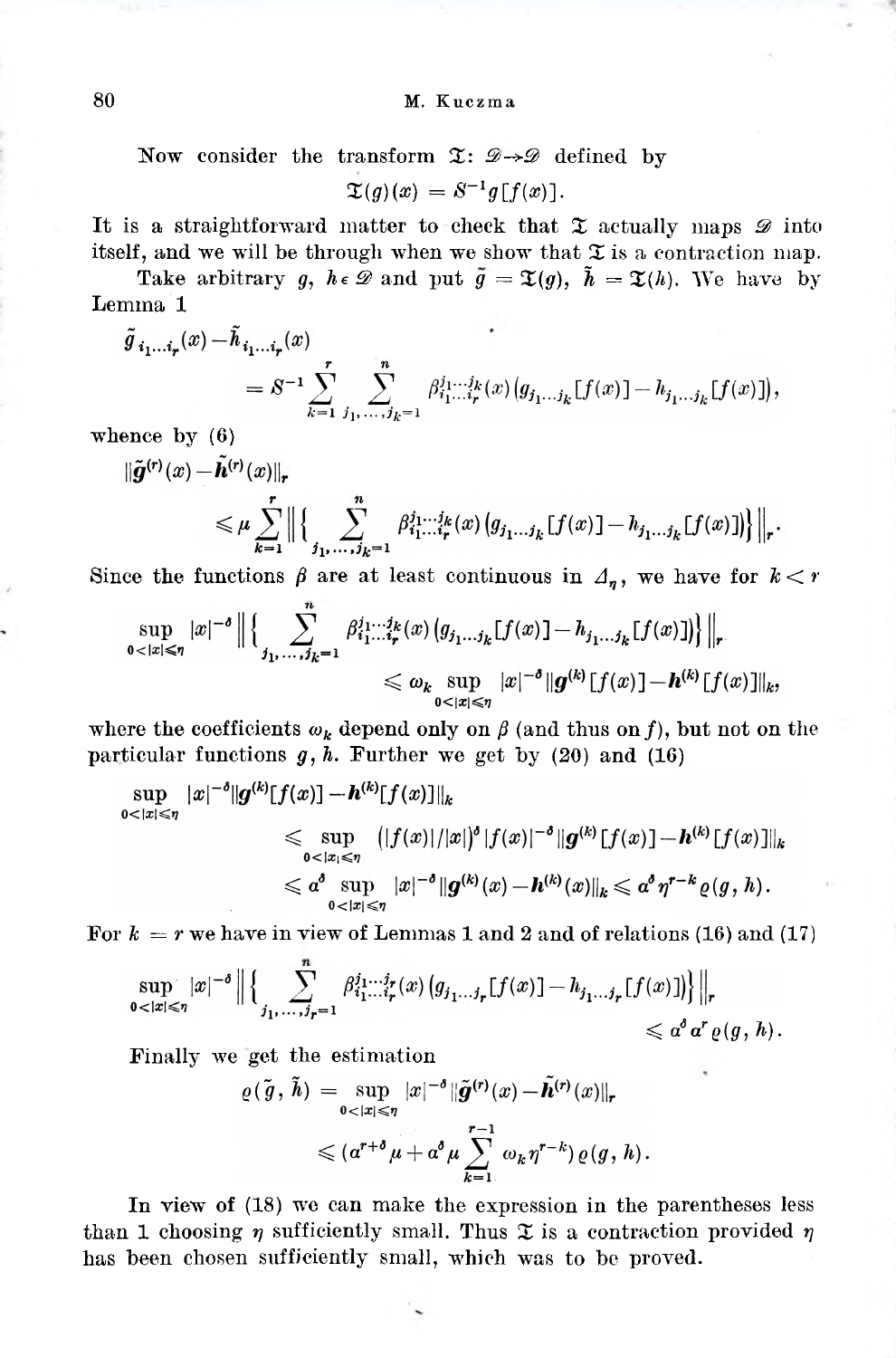The solution has been obtained locally, in a neighbourhood of the origin. It may be extended onto a larger domain (the domain of attraction of  $0$ ; cf. [\[6\]](#page-6-12)) by a use of equation (2).

The solution may be obtained as the limit of a sequence of successive approximations.

**5.** In the one-dimensional case  $(n = 1)$  the result obtained is closely related to the following theorem due to Szekeres [\[9\]](#page-6-13) and Crum [\[1\]](#page-6-14) (cf. also [\[6\],](#page-6-15) Theorem 6.3).

<sup>T</sup>heorem 3. *If f is defined and of class <sup>C</sup><sup>1</sup> in <sup>a</sup> neighbourhood of the origin and satisfies* (7) *and*

$$
f'(x) = s + O(|x|^{\delta}), \quad x \to 0; \ \delta > 0,
$$

*where*  $0 \lt s \lt 1$ , *then for every real v there exists exactly one solution g of the equation*

$$
g[f(x)] = sg(x)
$$

*which is defined and of class C<sup>1</sup> in a neighbourhood of the origin and fulfils*  $g'(0) = v$ .

Now, from Theorem 2 above we receive an additional information that this solution fulfils the condition

$$
g'(x) = v + O(|x|^{\delta}), \quad x \to 0.
$$

Theorem 2 may be regarded as a joint generalization of Theorems 1 and 3 and yields a new proof of those theorems.

## **References**

- <span id="page-6-14"></span>[1] M. Crum, *On two functional equations which occur in the theory of clock-graduation,* Quart. J. Math. Oxford Ser. 10 (1939), p. 155-160.
- <span id="page-6-8"></span><span id="page-6-4"></span>[2] Ph. Hartman, *On local homeomorphisms of Euclidean spaces,* Bol. Soc. Mat. Mexicana (2) 5 (1960), p. 220-241.
- <span id="page-6-9"></span>[3] — *Ordinary differential equations,* New York — London — Sydney 1964.
- <span id="page-6-5"></span><span id="page-6-1"></span>[4] J. Kordylewski, *On continuous solutions of systems of functional equations,* Ann. Polon. Math. 25 (1971), p. 53-83.
- <span id="page-6-10"></span>[5] M. Kuczma, *On the Schroder equation,* Rozprawy Mat. 34 (1963).
- <span id="page-6-15"></span><span id="page-6-12"></span><span id="page-6-6"></span><span id="page-6-2"></span>[6] — *Functional equations in a single variable,* Monografie Mat. vol. 46, Warszawa 1968.
- <span id="page-6-11"></span>[7] W. Smajdor, *Formal solutions of a functional equation,* Zeszyty Naukowe Uniwersytetu Jagiellońskiego, Prace Mat. 13 (1969), p. 71-78.
- <span id="page-6-7"></span><span id="page-6-3"></span><span id="page-6-0"></span>[8] S. Sternberg, *Local contractions and a theorem of Poincare,* Amer. J. Math. 79 (1957), p. 809-824.
- <span id="page-6-13"></span>[9] G. Szekeres, *Regular iteration of real and complex functions,* Acta Math. 100 (1958), p. 203-258.

*Reçu par la Rédaction le 14. 2. 1973*

<sup>6</sup> — Annales Polonici Mathem. t. <sup>29</sup> z. <sup>1</sup>